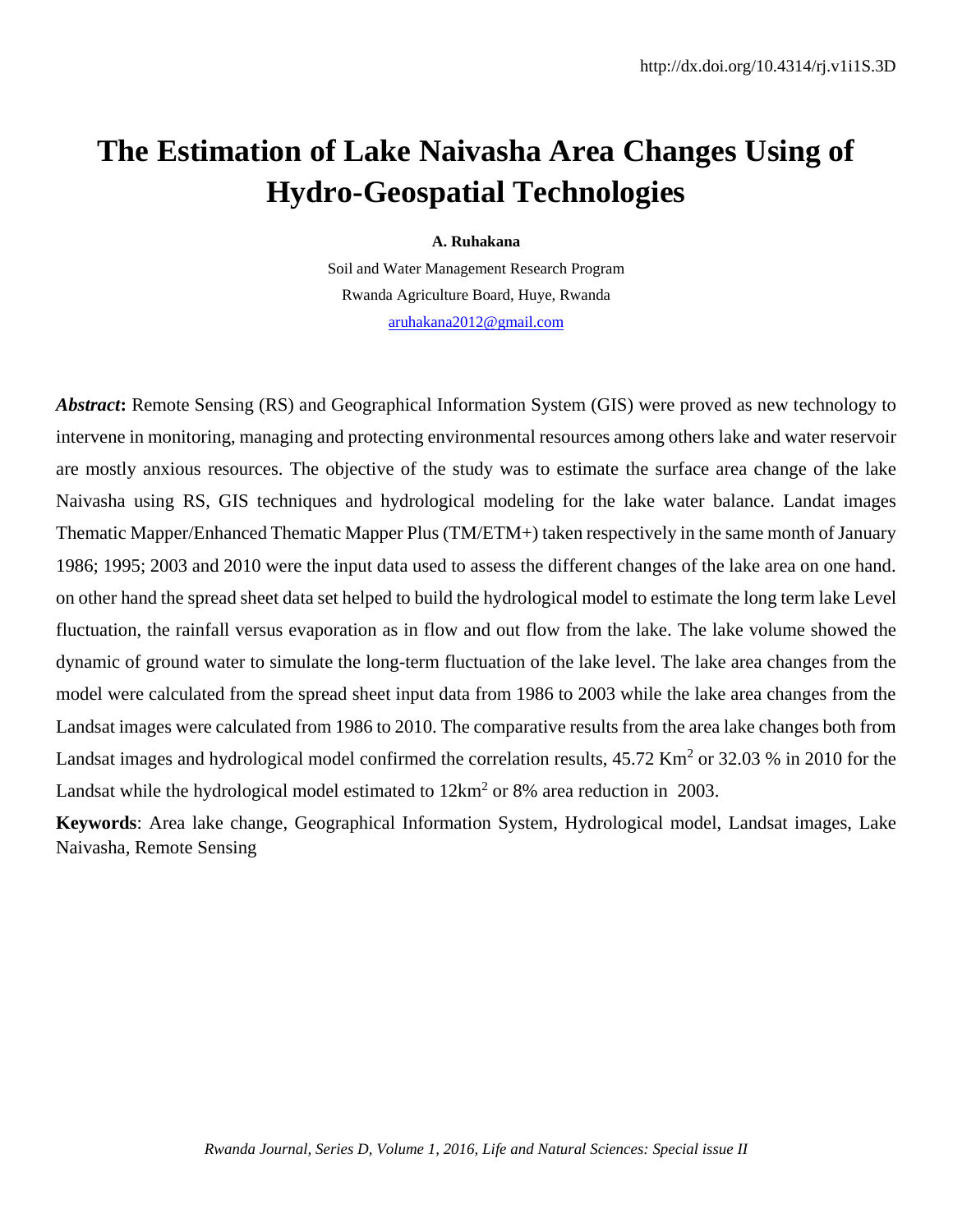### 1. **INTRODUCTION**

The lakes act as the essential components of the hydrological cycle and local ecosystems. Lake area changes are highly sensitive to both climate change and human activities (Ding *et al*. 2006), There is a great significance in mapping lakes and estimating their area changes accurately because it contributes not only in understanding the relevance of lake variations but also in utilizing and protecting of lake water resources ( Hu et al.2007). Lake Naivasha is the second largest fresh water lake in Kenya and one of twenty three major lakes of in the Eastern Rift valley, eight in central Ethiopia, a further eight in Kenya and seven in Tanzania (Mireri, 2005). The lake basin supports a vibrant commercial horticulture and floriculture industry, whose growth has accelerated greatly in the past two decades due to the availability of sufficient freshwater for irrigation, good climatic conditions and existing links to local and international markets for vegetables and cut flowers (Legese, 2011). Lake Naivasha was declared a Ramsar site in 1995 and its watershed is mainly a semi-arid environment with scarce surface and underground water Resources (Everard et al.2002, Mireri, 2005).

The Naivasha Lake hydrology and water balance is fed by two main river systems: the Malewa and the Gilgil that enter the lake through a papyrus dominated fringe in the Northern part of the lake. Three smaller river systems that also contribute to the inflow are the Karati, the Nyamithi and the Kwamuya (Everard *et al., 2002*). The Malewa River contributes approximately 80%, the Gilgil River 10% and the remainder of the surface inflow flows into the lake through the Karati and other seasonal streams (Abiya, 1996). The Malewa and Gilgil rivers are perennial which may suggest rainfall percolating into groundwater tables in the higher regions. These ground water tables can provide the river with water during dry periods, the base flow. Average stream flow volumes of the Malewa and Gilgil rivers are 153 Mm3/year (4.84 m3/s) and 24 Mm3/year (0.76 m3/s) respectively (Everard *et al. 2002*). Gaudet and Melack (1981) qualified water that flows into the lake (surface flow) equal to 80% while 20% is subsurface flow into and out the lake. The sub surface flow component was calculated as the residual term of the water balance and mayalso contains errors that have not been quantified. Within Naivasha Lake basin,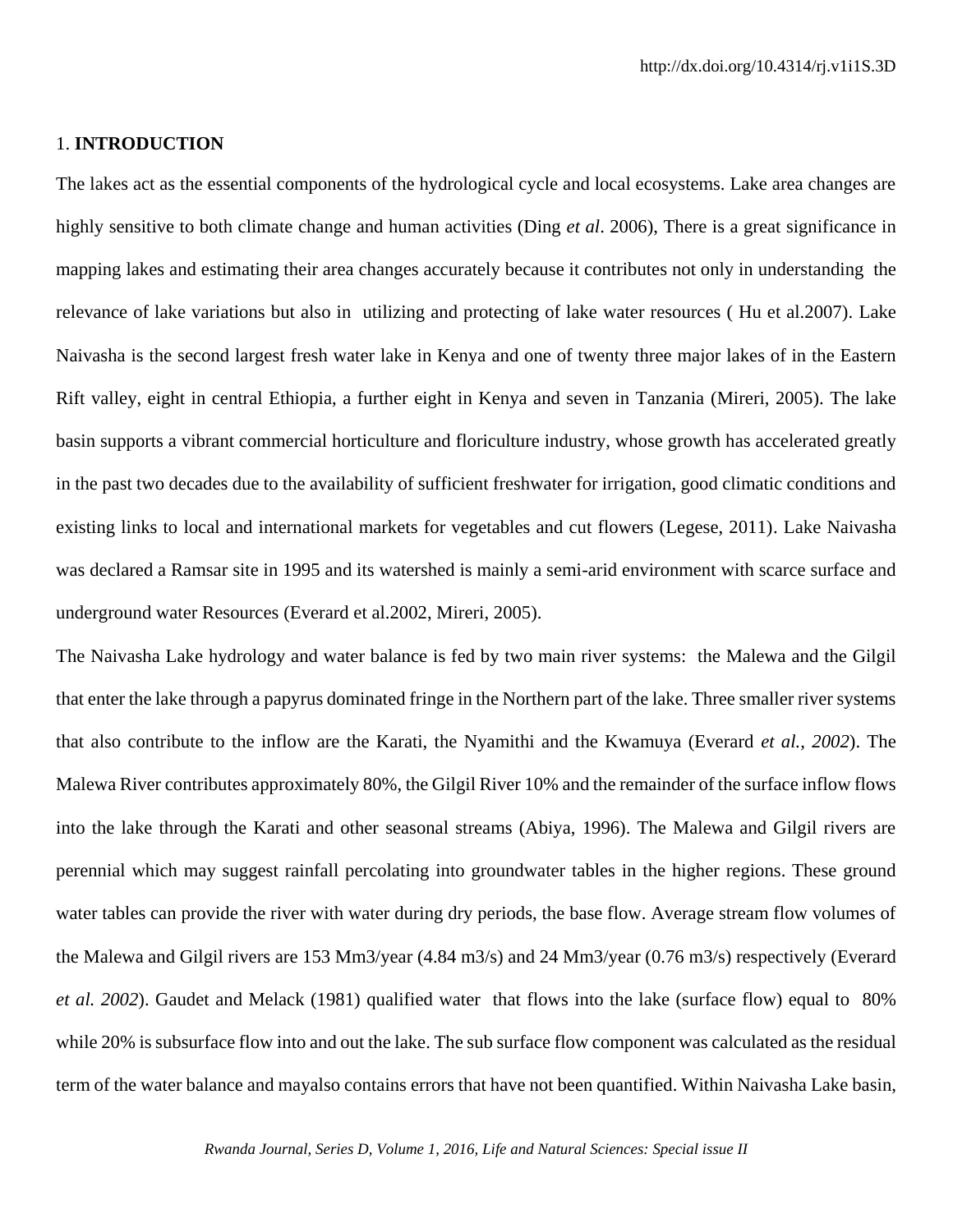three types of ground water flows can be identified. Firstly the subsurface flows towards the lake, Secondly groundwater outflows from the lake towards the deep aquifer and thirdly percolation from the basin directly into the deep aquifer (Meins 2013). From this hypothetical hydrological complex of lake Naivasha, different authors (Everard *et al.* 2002, Becht and Harper, 2002, Becht *et al.* 2006, Kuhn *et al.* 2012, Meins 2013) noted the lake level fluctuation and tried to set up the hydrological model fitting to the lake Naivasha catchment, to more understanding water balance in the lake.

The development of satellite resources such as the Landsat Thematic Mapper (TM/ ETM+) and new techniques for processing and analyzing satellite data offer the potential for augmenting the data collection and resource evaluation efforts of State environmental agencies (Marcus *et al.* 2001). Surface water is one of the irreplaceable strategic resources for human survival and social development, and it is essential for humans, food crops, and ecosystems (Lu *et al*. 2011). Remote sensing satellites at different spatial, spectral, and temporal resolutions provide an enormous amount of data that have become primary sources, being extensively used for detecting and extracting surface water and its changes in recent decades (McFeeters, 2013).

The rapid growth of the flower industry, but also population growth (KNBS 2009) and expanding smallholder irrigation has increased the pressure on the volatile water resources (Kuhn *et al.* 2012) and the fluctuation level in Naivasha lake. These include, a significant dangerous reduction in the size of the Lake Naivasha water body and serious degradation of

water quality [\(http://www.Vetiver.org/Eth\\_workshop\\_09/ethoo%\)](http://www.vetiver.org/Eth_workshop_09/ethoo%25) caused by: large quantities of sediment inflow from Malewa and Gilgil Rivers, polluting inflows from Naivasha town and intensive flower enterprises adjacent to the lake. These pollutants include high levels of phosphates, nitrates, and pesticide residues, and other agrochemicals leading to gradually the lake eutrophication.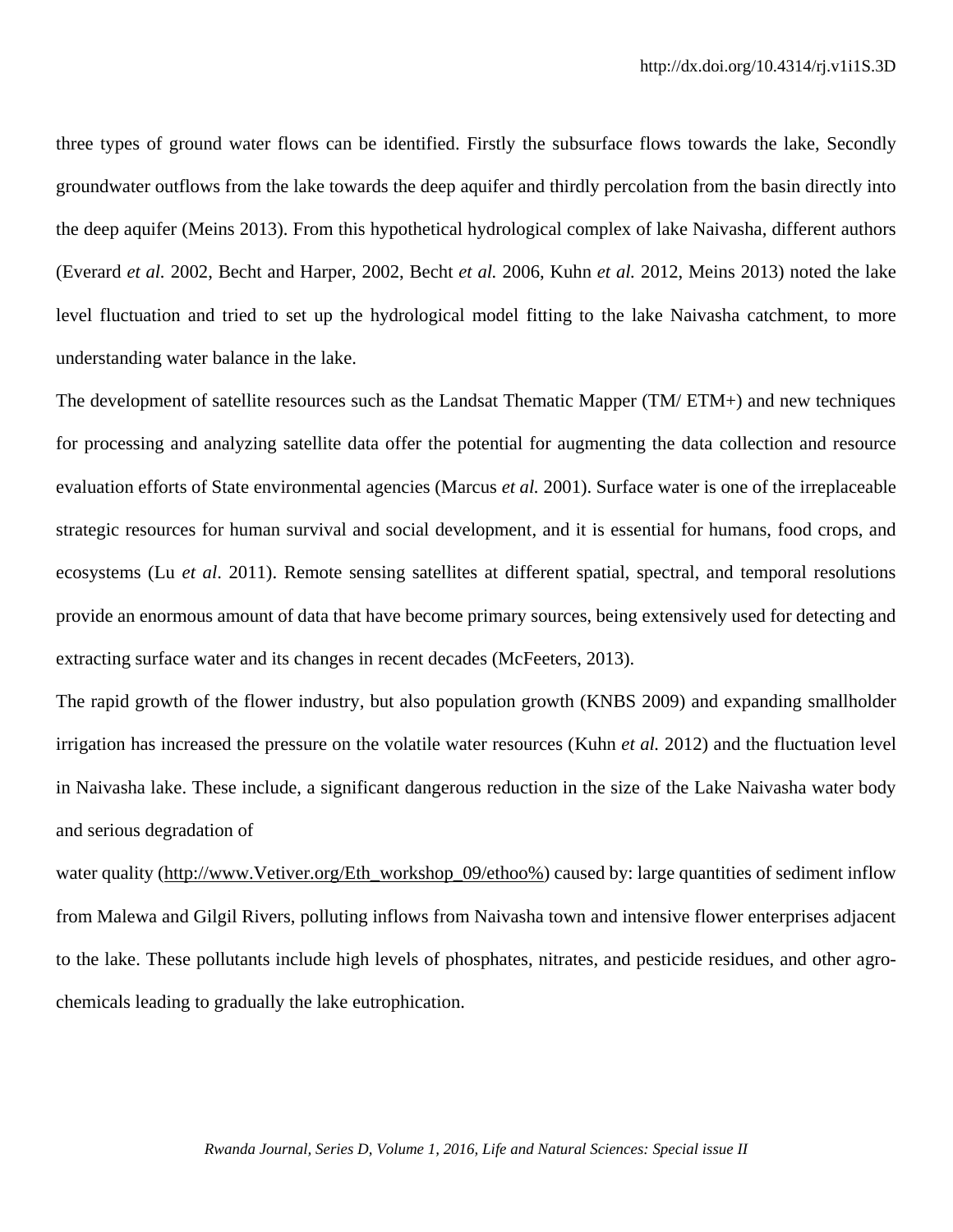This study seeks to therefore assess the long time lake Naivasha fluctuation (1986 – 2010) using Land sat images coupled in Remote Sensing and Geographical Information System (GIS) software and Hydrological model considered as the accurate and easier tool for user to monitoring and managing Naivasha Lake catchment.

## **2. MATERIALS AND METHODS**

#### **2.1 Study area**

Lake Naivasha (0°45' S; 36° 26' E; altitude 1890 m) lies on the floor of Africa's Eastern Rift Valley and, at approximately  $160 \text{ km}^2$ , forms the second-largest freshwater lake in Kenya. It is one of a series of 23 major lakes in the East Rift Valley, eight in central Ethiopia, a further eight in Kenya and seven in Tanzania, spanning latitudes from approximately 7°N to 5°S. Naivasha is suited 80km Northwest from Nairobi and the lake basin covers an area of approximately 3400 km2.

## **Figure 1: Location of the lake Naivasha**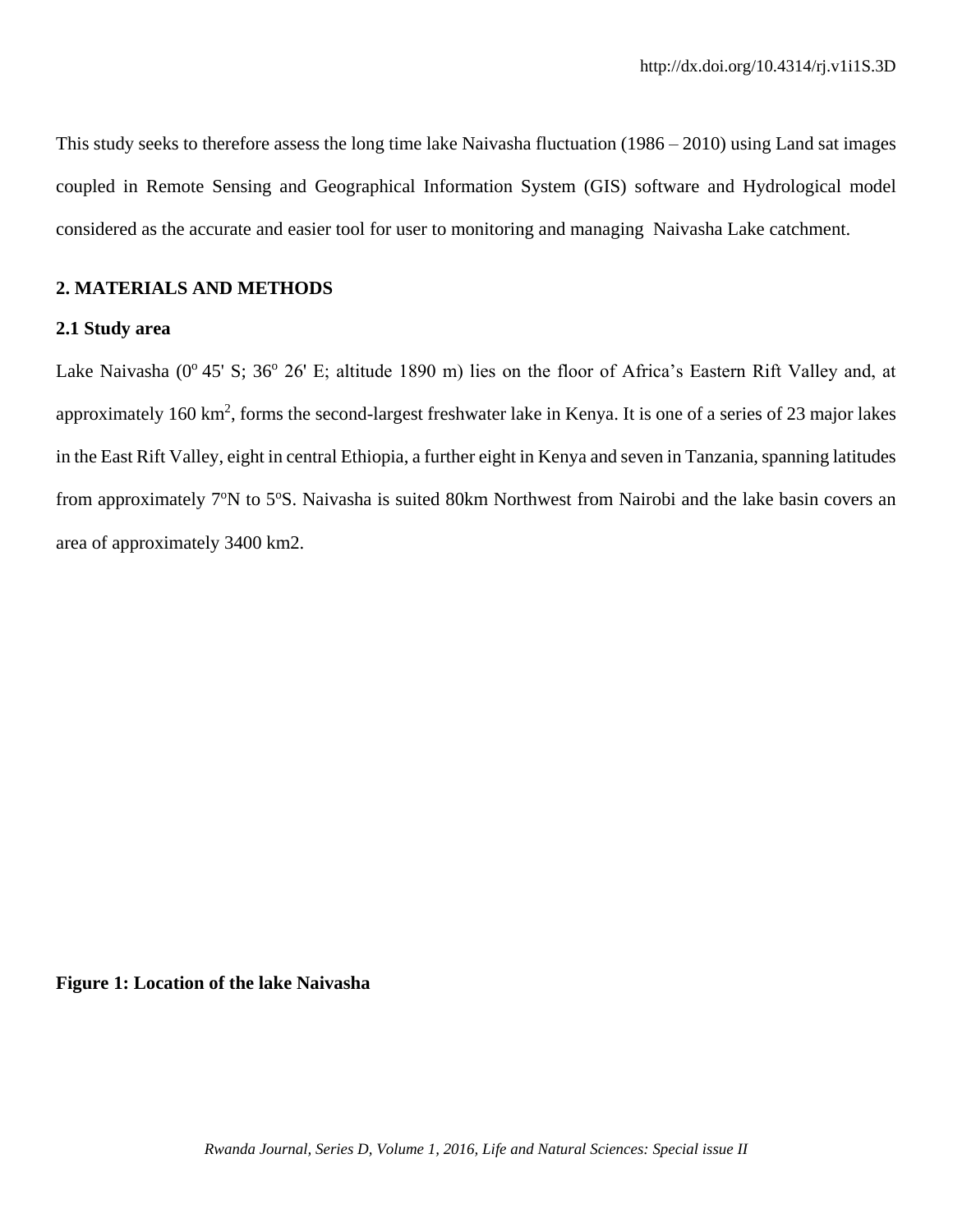

Adopted from: http://www.grida.no/graphicslib/detail/freshwater-stress-and-scarcity-in-africa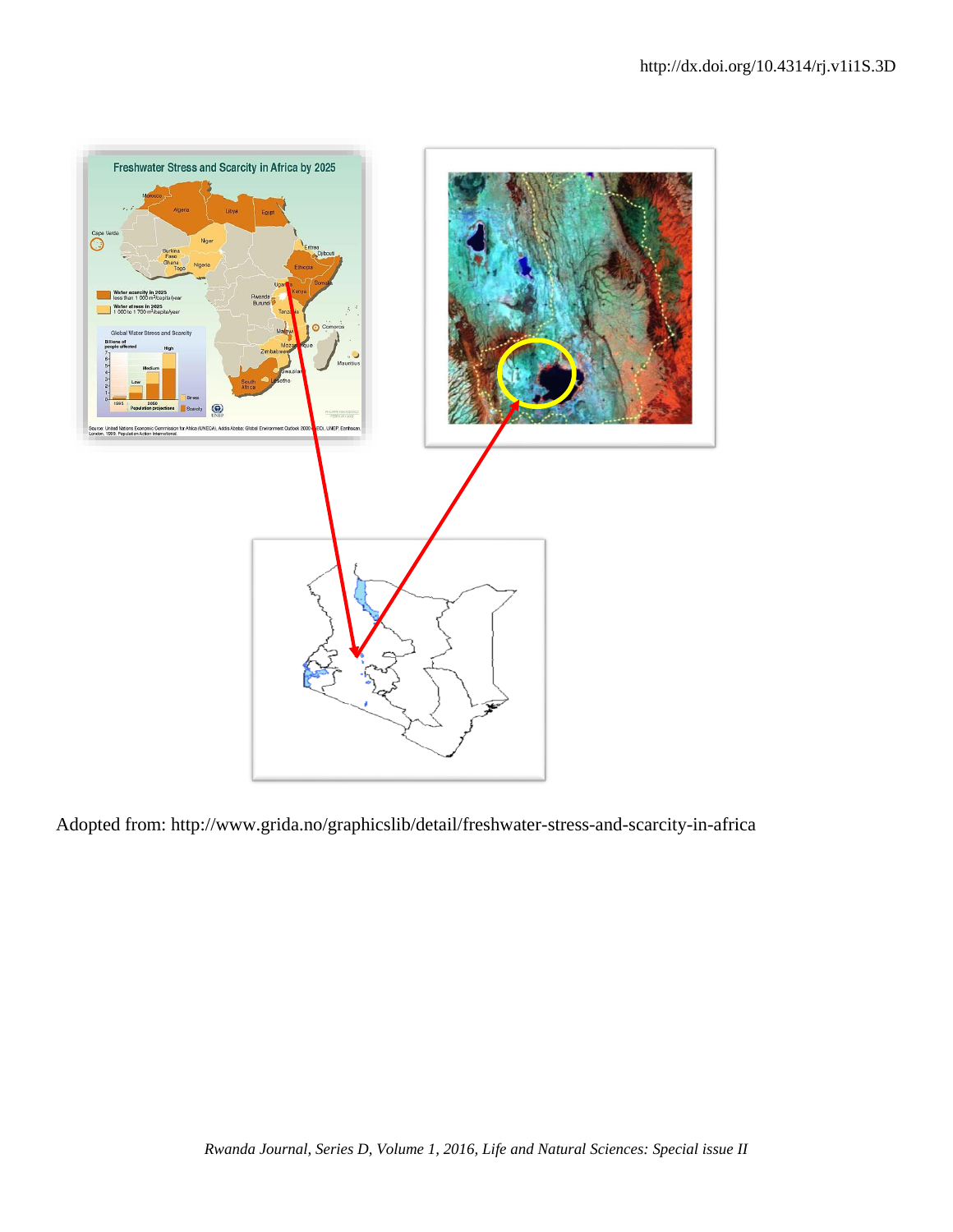### **2.2 Data collection, processing and analysis**

To achieve the aim of this study, the following tasks were performed: Land Sat images collected and processed; creation of an Area of Interest (AOI) and calculation of the Lake area in each image, modeling water balance and lake area fluctuation. Water balance model was set by data input based on the monthly change like inflow from rivers, rainfall on the lake surface, evaporation from the lake surface, and a dynamic groundwater (Becht and Harper, 2002).(Figure

**Figure 2.** Flow chart of the combined methods (Land sat image and water balance model) to estimate the Lake Naivasha area changes Hydrological model



*Rwanda Journal, Series D, Volume 1, 2016, Life and Natural Sciences: Special issue II*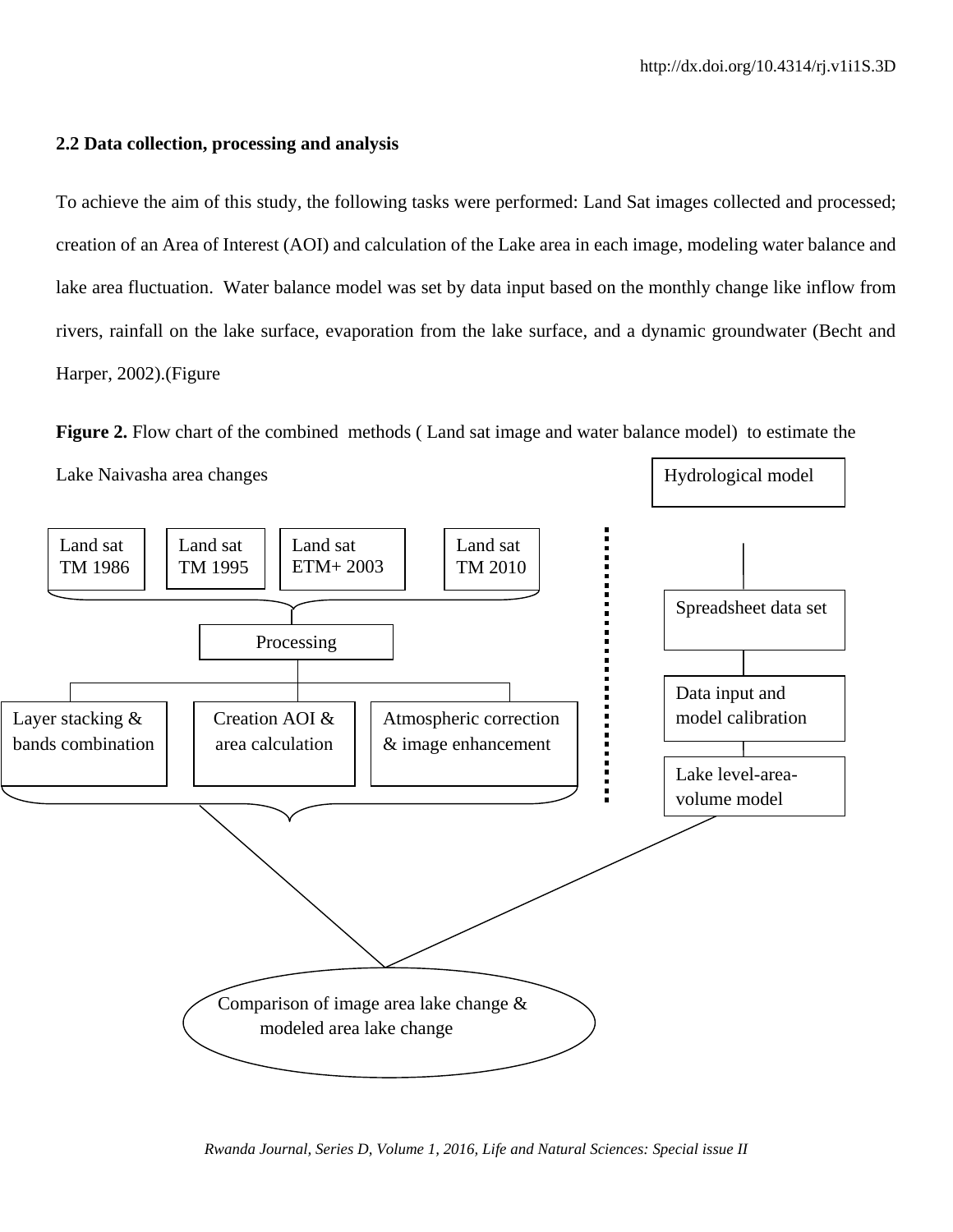Tree scenes of Land sat 5 TM data acquired in January 1986, January 1995 and January 2010, one scene of land sat 7 ETM+ data acquired January 2003. All the images were obtained from US Geological Survey (USGS) and collected in same month. The obtained Land sat data were pre-geo referenced to UTM 36 using WGS 84 datum. A data set of the spreadsheet/ hydrological model of Lake Naivasha water balance was calibrated by hydro meteorological data Ministry of Environment and Natural Resources (MENR), Government of Kenya (GoK).

| N <sub>0</sub>              | <b>Satellite</b><br><b>Sensor</b> | <b>Spatial</b><br>resolution in<br>meters | <b>Spectral</b><br>resolution | Date of<br>acquisition | <b>Source</b> |
|-----------------------------|-----------------------------------|-------------------------------------------|-------------------------------|------------------------|---------------|
| 1                           | Landsat TM                        | 30                                        | 7 bands                       | 28/01/1986             | <b>US</b>     |
|                             |                                   |                                           |                               |                        | Geological    |
|                             |                                   |                                           |                               |                        | Survey        |
| $\mathcal{D}_{\mathcal{L}}$ | Landsat TM                        | 30                                        | 7 bands                       | 21/01/1995             | <b>US</b>     |
|                             |                                   |                                           |                               |                        | Geological    |
|                             |                                   |                                           |                               |                        | Survey        |
| 3                           | Landsat $ETM+$                    | 30                                        | 7bands                        | 19/01/2003             | <b>US</b>     |
|                             |                                   |                                           |                               |                        | Geological    |
|                             |                                   |                                           |                               |                        | Survey        |
| 4                           | Landsat TM                        | 30                                        | 7 bands                       | 30/01/2010             | <b>US</b>     |
|                             |                                   |                                           |                               |                        | Geological    |
|                             |                                   |                                           |                               |                        | Survey        |

**Table1** Specification of Land sat image TM/ ETM+

## **2.3 Radiometric and geometric correction**

The TM/ETM+ sensors have a spatial resolution of 120-by-120 meters for the thermal-infrared band and 30-by-30 meters for the other six spectral bands. The sensors can distinguish 256 levels of brightness (radiance) in each spectral band for each 30-by-30 meters or 120-by-120 meters picture element (pixel). The brightness levels are recorded as digital numbers (DNs) representing the average radiance measured over the ground area corresponding to each pixel. The DN values acquired from different dates should be converted to apparent surface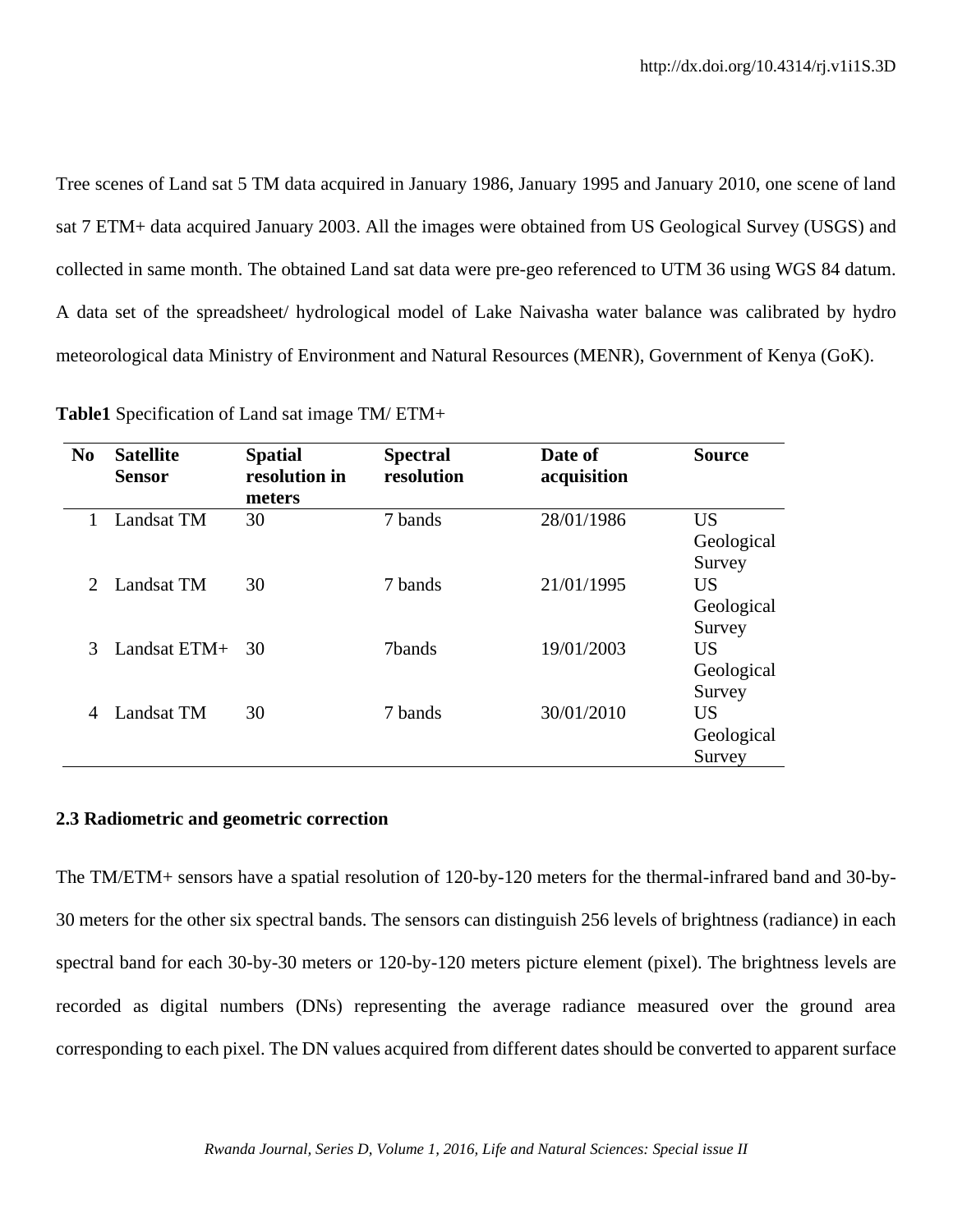reflectance to eliminate radiometric differences and remove solar angle differences. Accurate spatial registration of multi temporal images is essential for change detection (Gong *et al*. 1992). Misregistration of two images may result in spurious areas of change being detected from images of different dates. It has been suggested that a root mean squared error (RMSE) of 0.5 pixels is the maximum tolerable error for change detection (Gong and Xu 2003, Jensen 2004). However in this study, all image data were acquired by the Land Sat images. Three images were obtained by Landsat5 TM and one was obtained by Landsat 7 ETM<sup>+</sup> and they have almost the same near nadir look angle, and all eight images have the same path and row. The solar angle difference is not removed. We have no information on the atmospheric conditions (water vapour, aerosol) for each date. We only converted digital number values to apparent reflectance by image enhancement. All Land sat images used have already been geometrically corrected by the data distributor.

## **2.4 Water balance in Lake Naivasha**

Becht and Harper (2002) used the hydro meteorological data from MENR, GoK dating back to the beginning of 20<sup>th</sup> Century and developed of a complex spreadsheet model for water balance of the lake and its basin, to understand hydrological scenarios of the lake Naivasha catchment. The model use data of the period from 76 years (1932 -2008). The model is based on the monthly change in a simplified water balance. Components used are inflow from rivers, rainfall on the lake surface, evaporation from the lake surface, and a dynamic groundwater (groundwater inflow/outflow) taking into account the interactions with the aquifer surrounding the lakeThe lake level, area and volume relationship is built into the model and allows the calculation of the rain, evaporation and the dynamic of ground water to simulate the long time fluctuation of the lake level (1932 -2008). The model uses a monthly time step, and is expressed as**:** 

## $\triangle$  **S**= **R**+ **I- E**  $\pm$  **Q**<sub>aq</sub>**-Q**<sub>out</sub>

 $\triangle S =$  Lake volume change; R= rainfall; I= inflow; E=evaporation;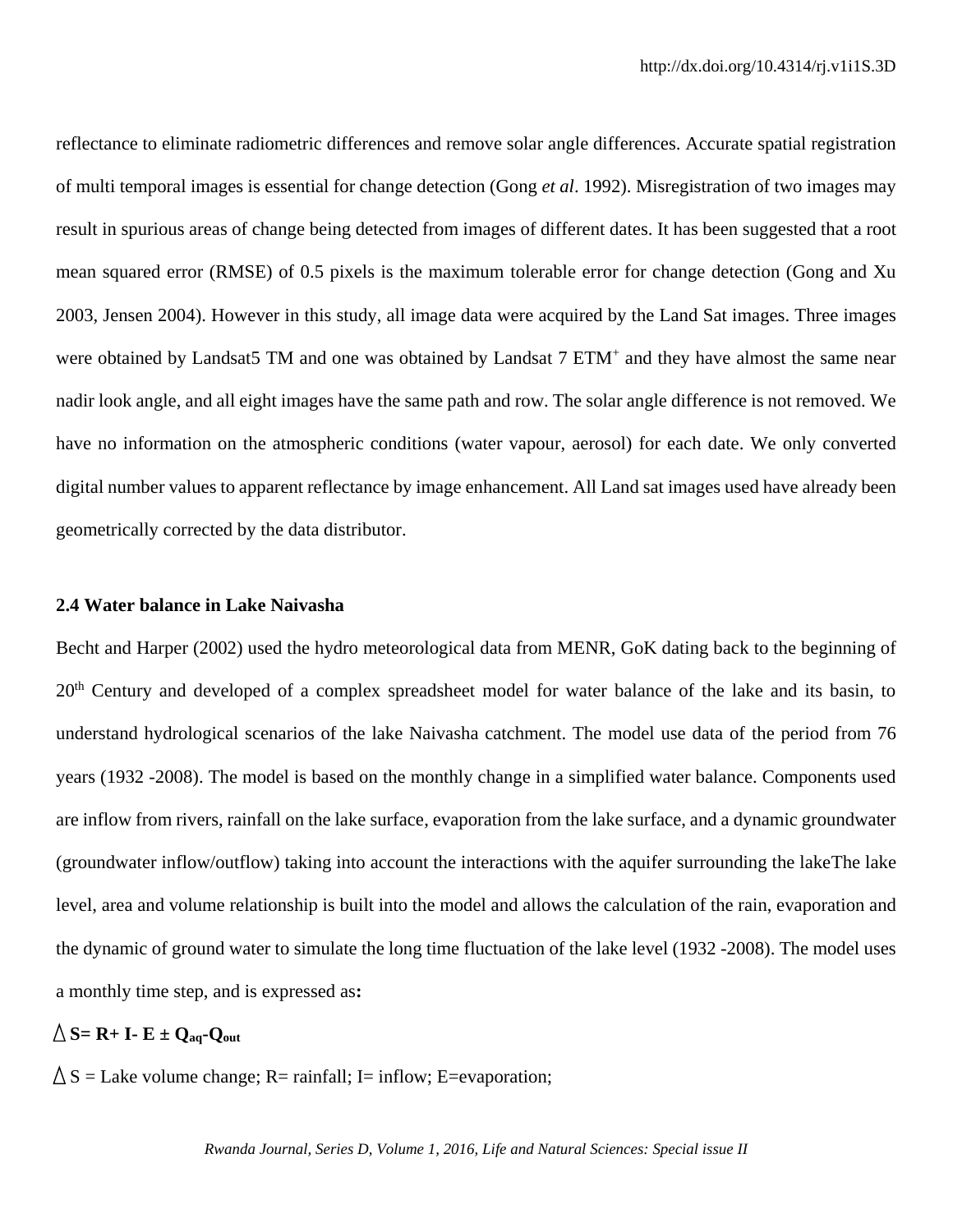$Q_{aq}$  is the inflow or outflow from a hypothetical dynamic groundwater aquifer linked to the lake.  $Q_{aq} = C (H_{\text{late}} - H_{\text{side}})$  $H_{\text{aquifer}}$ ) m<sup>3</sup> month<sup>-1</sup>, C is the hydraulic conductance of the aquifer (m<sup>2</sup> month<sup>-1</sup>) and H is the water level (m). The water level in the aquifer is updated using the inflow/outflow calculated for the previous month.

 $\rm H_{\rm{aquifer}} = Q_{aq}$  /A $\times S_{y}$   $(m^3 {\rm\ month}^{-1})$  and  $\rm H^{new}$   $_{\rm{aquifer}} = H^{\rm{aquifer}}$ old +  $\rm H_{\rm{aquifer}}$  (m),

where A is the surface area and S<sub>y</sub> is the specific yield (porosity) of the aquifer  $Q_{out}$  (m<sup>3</sup> month<sup>-1</sup>) is the water balance deficit, set to a constant for each model run. It lumps to a certain extent balances out all missing parts and errors in the water balance. The major component is the outflow from the lake, but also the long-term unknown inflows from direct runoff and groundwater inflow, the evaporation of riparian vegetation and a systematic over or under estimate of the inflow, rainfall and evaporation area part of this term (Becht et Harper, 2002).

## **3. RESULTS AND DISCUSSION**

## **3.1 Land sat image**

The bands combination, false color composite (2-3-4) used to detect the change in colors of the lake water body

from the **Figure 3: Change in area and colors of the Lake Naivasha** 5.2 sure 3.

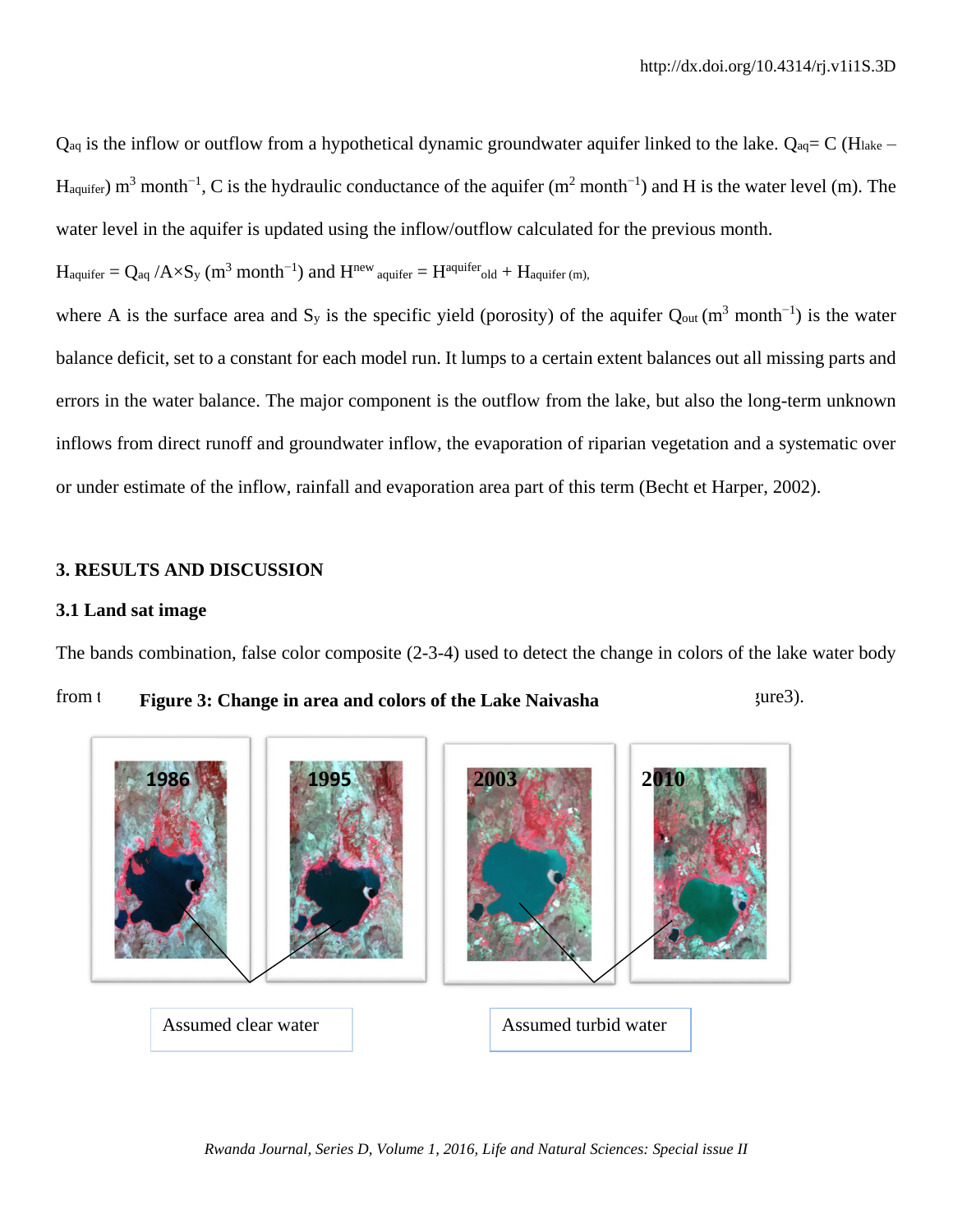After creation of AOI ( Lake Naivasha catchment), the next step was to extract and calculate of the lake area from different land sat images, 1986, 1995, 2003 and 2010 respectively, using arc map 9.3.1. The output from Erdas and Arc GIS showed a drastic change both in color and surface area of the Lake Naivasha from 1986 to 2010. **Table2**: The rate of change in area of the Lake Naivasha

| Year | Surface $Area(Km2)$ | <b>Surface Area change</b><br>(Km <sup>2</sup> ) | Change $(\% )$           |
|------|---------------------|--------------------------------------------------|--------------------------|
| 1986 | 158.92              | $\overline{\phantom{a}}$                         | $\overline{\phantom{0}}$ |
| 1995 | 143                 | 15.92                                            | 10.01                    |
| 2003 | 129.47              | 13.53                                            | 9.46                     |
| 2010 | 113.2               | 16.27                                            | 12.56                    |

After calculation the lake areas surface in different years ( 1986, 1995,2003 and 2010 ) respectively. It has been observerd a drastic reduction of thearea to 32.03 % after 24 years . These justified how human activities are more destructive to the lake life more attention to the water hyacinth infestation driven by increasing of nutrient loadings from the horticulture and floriculture industry surrounding the lake Naivasha.

## **3.2 Lake Naivasha hydrological modeling**

The output from the model are plotted below (Figure.4, 5 and Figure 6).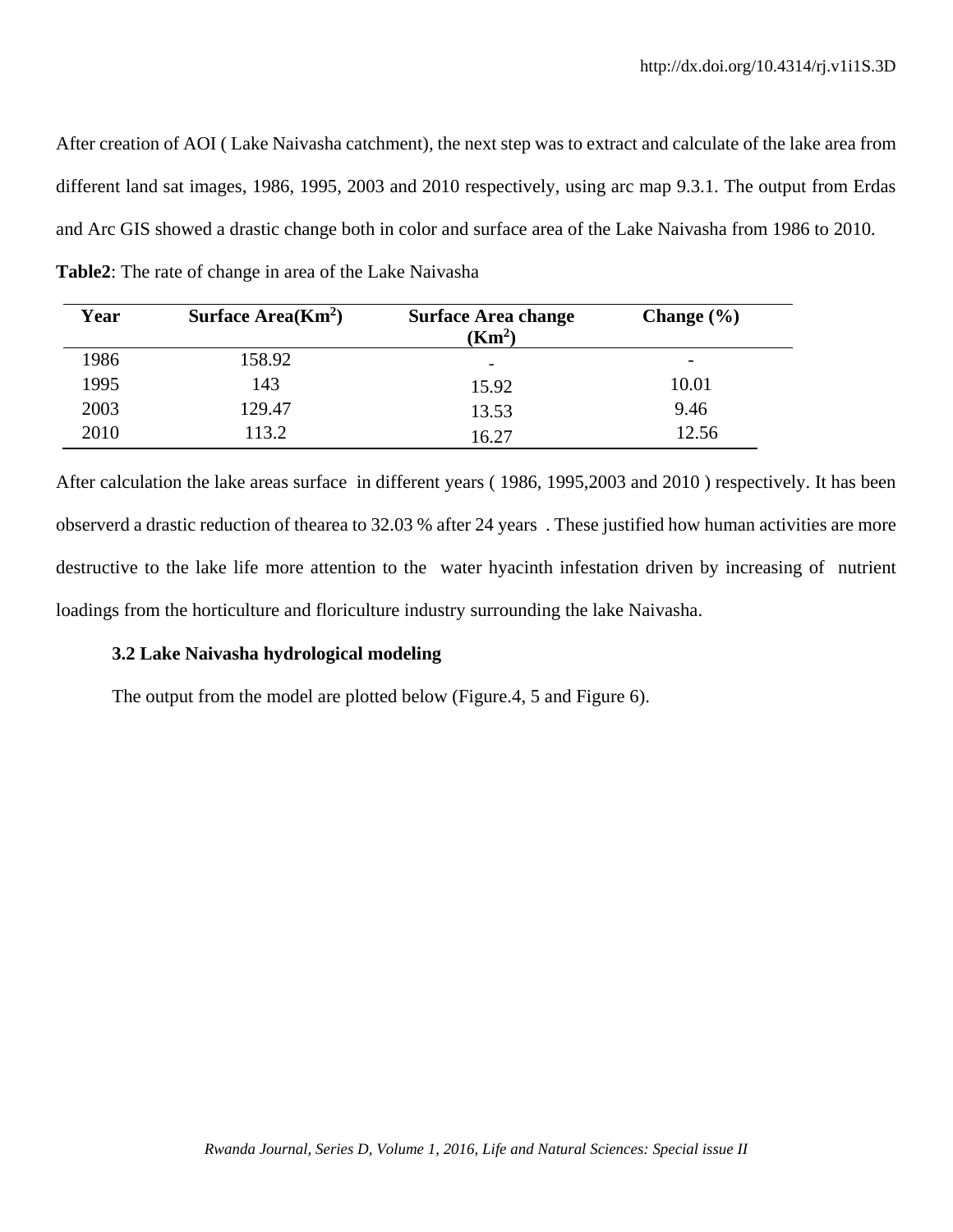

## **Figure 4: Lake water level fluctuation**

The lake water level fluctuation , a set of empirical data to calibrate the model and data input to calculate the lake water level. Both, obseved and calculated showed the correlation results the lake water level fluctuation from 1932 to 2008. The fluctuation is attributedto rapid increase in demand for lake waters, rivers waters and clearance of the catchment areas for human settlement and associated activities, which lead to the useful of the water from the lake.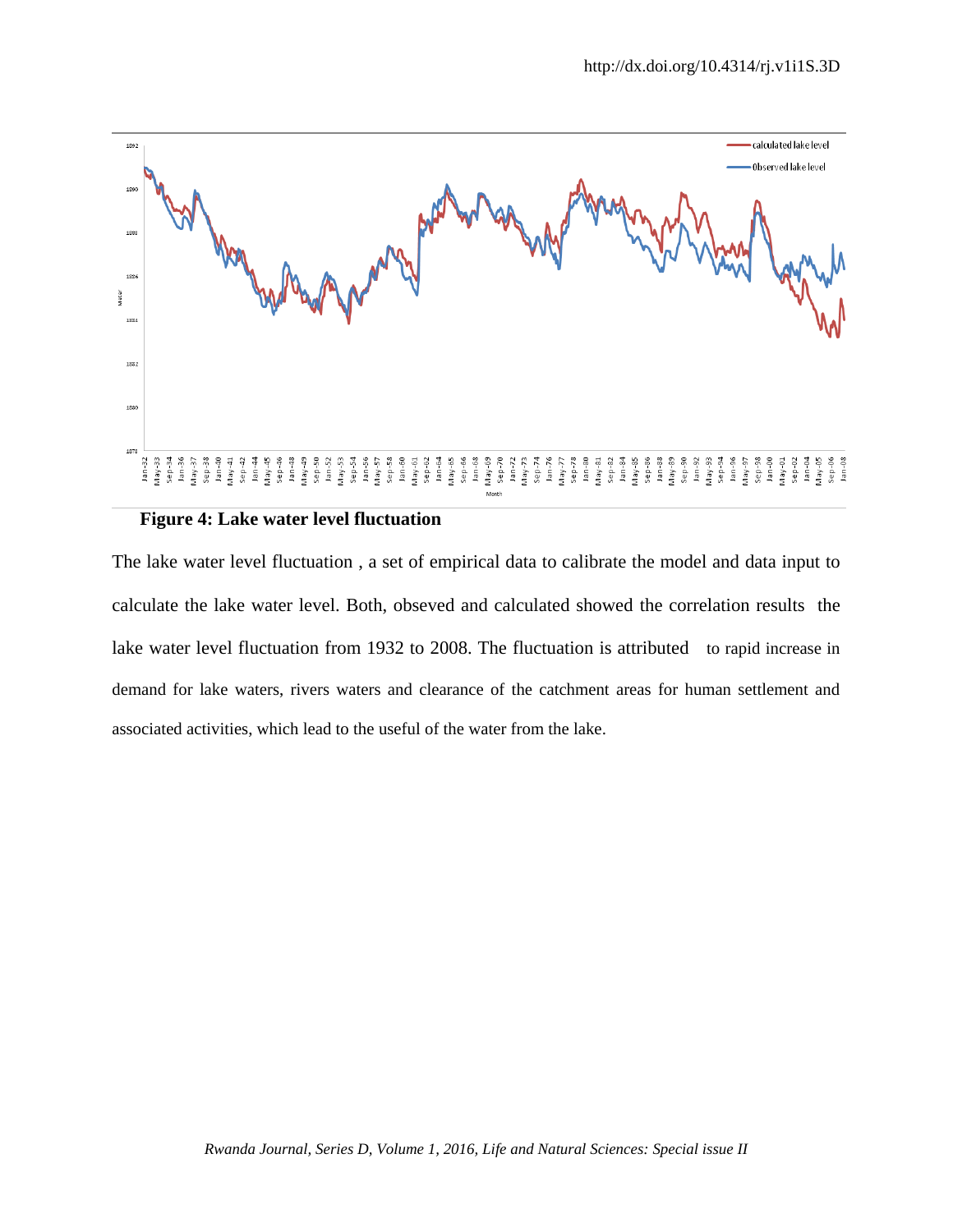

**Figure 5:** Rainfall/evaporation model of the lake catchment

The rainfall versus evaporation model at the lake area catchment, explain the the water inflow in the lake and outflow from the lake.The water inputs to the lake include rainfall that occurs directly over the lake, inflows from the rivers and surrounding area (runoff) and also through underground water movement from the catchment (seepage-in) Mireri, 2005, Musota 2008. The results aredirectevaporation from the water body and transpiration from the swamp area and other aquatic vegetation (the combined outputs of evaporation and transpiration is referred to as transpiration). According to Mirere 2006, estimated the According to the Naivasha Management Plan (2004), Mireri 2005, the water budget of the Naivasha watershedis water surplus and deficit of  $415.8\text{m}^3$ and  $117 \text{ m}^3$  million during wet and dry season respectively.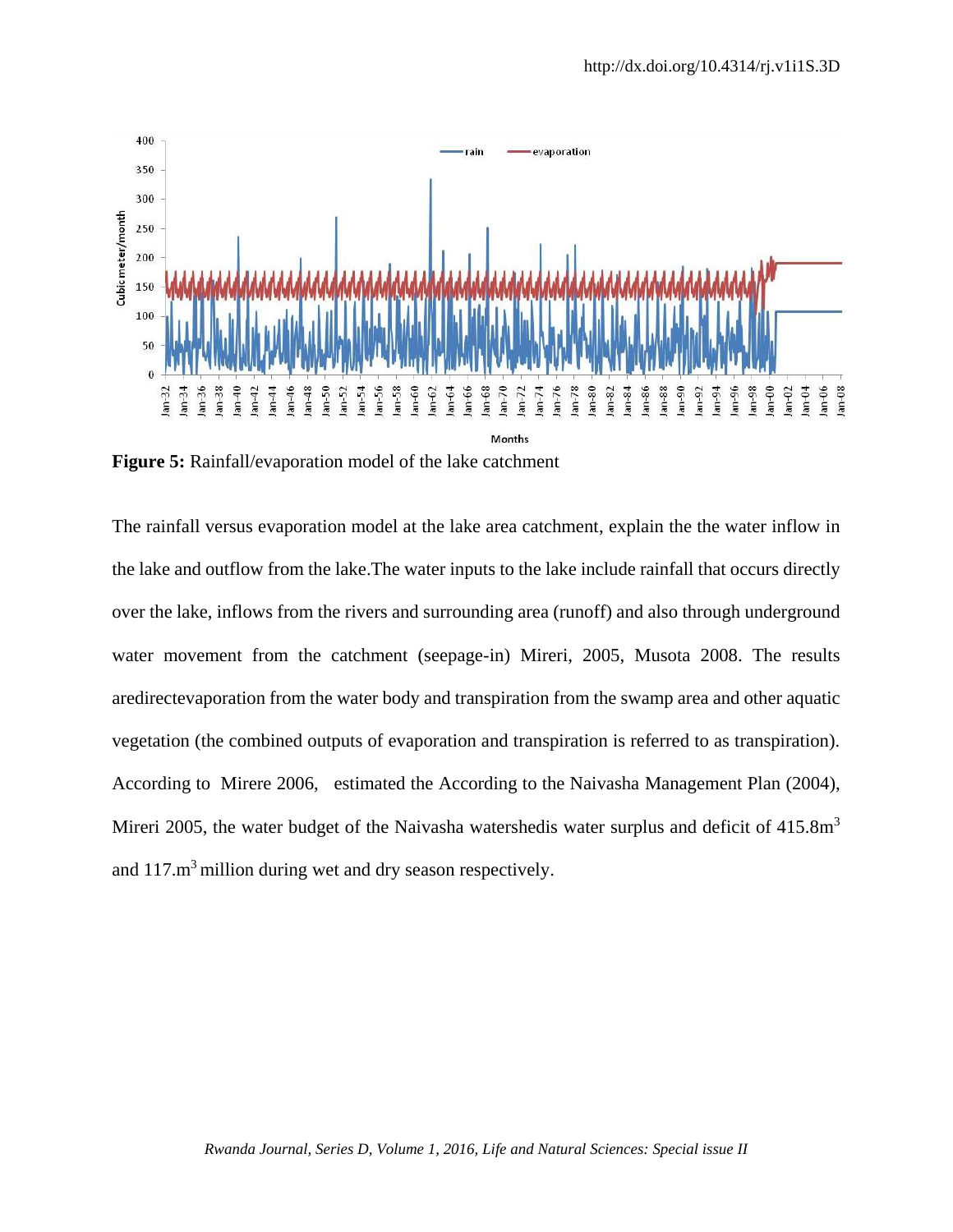

#### **Figure 6: Lake volume fluctuation**

The lake volume fluctuation of the lake is a complex model similated from the inflow or outflow from a hypothetical dynamic groundwater aquifer linked to the lake. The month lake volume fluctuation is related to the volcanic formation of the rift valley lakes,

Becht, et al. (2006), justified the the complex the lake, s volume whereby the last 100 year lake level changed more than twelve meters. Verschuren et al. (2000), studied the lake water level last 1000 years and indentifyingthe four perids where the lake went almost drying. This model explains the fluctuation of the lake volume due to over abstraction of water for irrigation and use in different purposes and high evaporation caused by the overall reft valley semi arid climate.

 **3.3 Comparison of the change of surface area Land Sat images and the hydrological model**  To compare the results from the Land Sat images and the hydrological model of 1986, 1995 and 2003 showing the surface area decreasing of Lake Naivasha. The surface area decreased from , 158.92  $\text{km}^2$  in 1986 to 143  $\text{km}^2$  in 1995 and to 129.47  $\text{km}^2$  in 2003. The hydrological model results showed also that the surface area decreasing from  $146 \text{ km}^2$  in 1986 to  $141 \text{ km}^2$  in 1995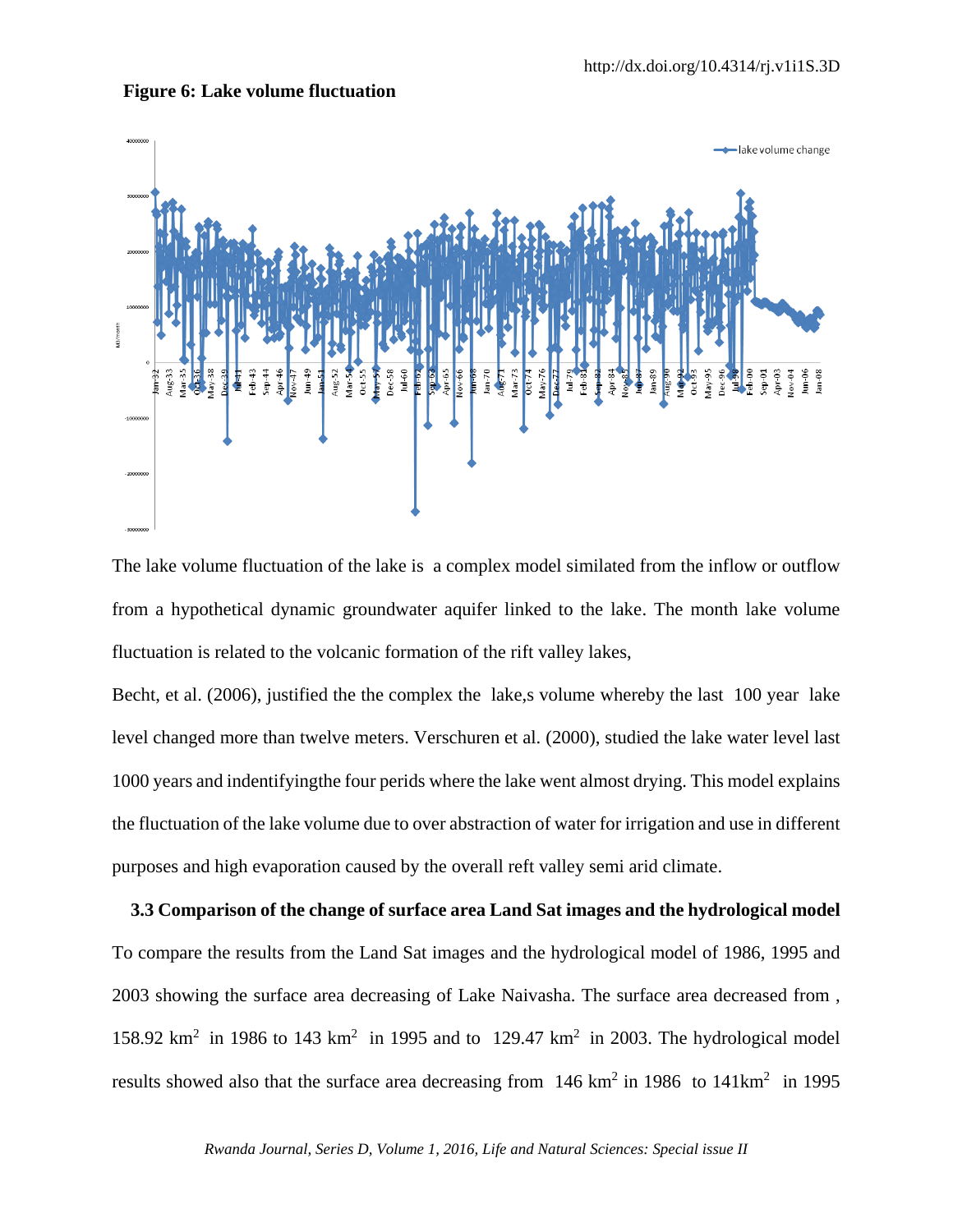and to  $134 \text{km}^2$  in 2003. The Figure shows Lake surface area change from Land Sat image and Lake Surface area change from hydrological model from 1986 to 2003.





The comparision from the land sat image and hydrological model shows the corration results and prove that, by using earth observation techiniques and empirical hydrological model results almost the same results justifying the area changes of the lake Naivasha from 1986 to 2003.

## **4.CONCLUSION**

This study aimed estimate the change of the surface area of Naivasha Lake in the period of 24 years (1986- 2010). Remote sensing, geographical information system and hydrological modeling techniques were used in order to simulate the total surface area change and the main causes which burden Naivasha Lake catchment. The total change of the lake over the time period was estimated in 2010 about 45.72 km<sup>2</sup> or 32.03 % while the hydrological model estimated in 2003 about  $12 \text{km}^2$ or 8%. The challenges on accessing satellite images cause to use only few years comparing to the data input for the model but the idea of estimating the lake area changes was reached. It is very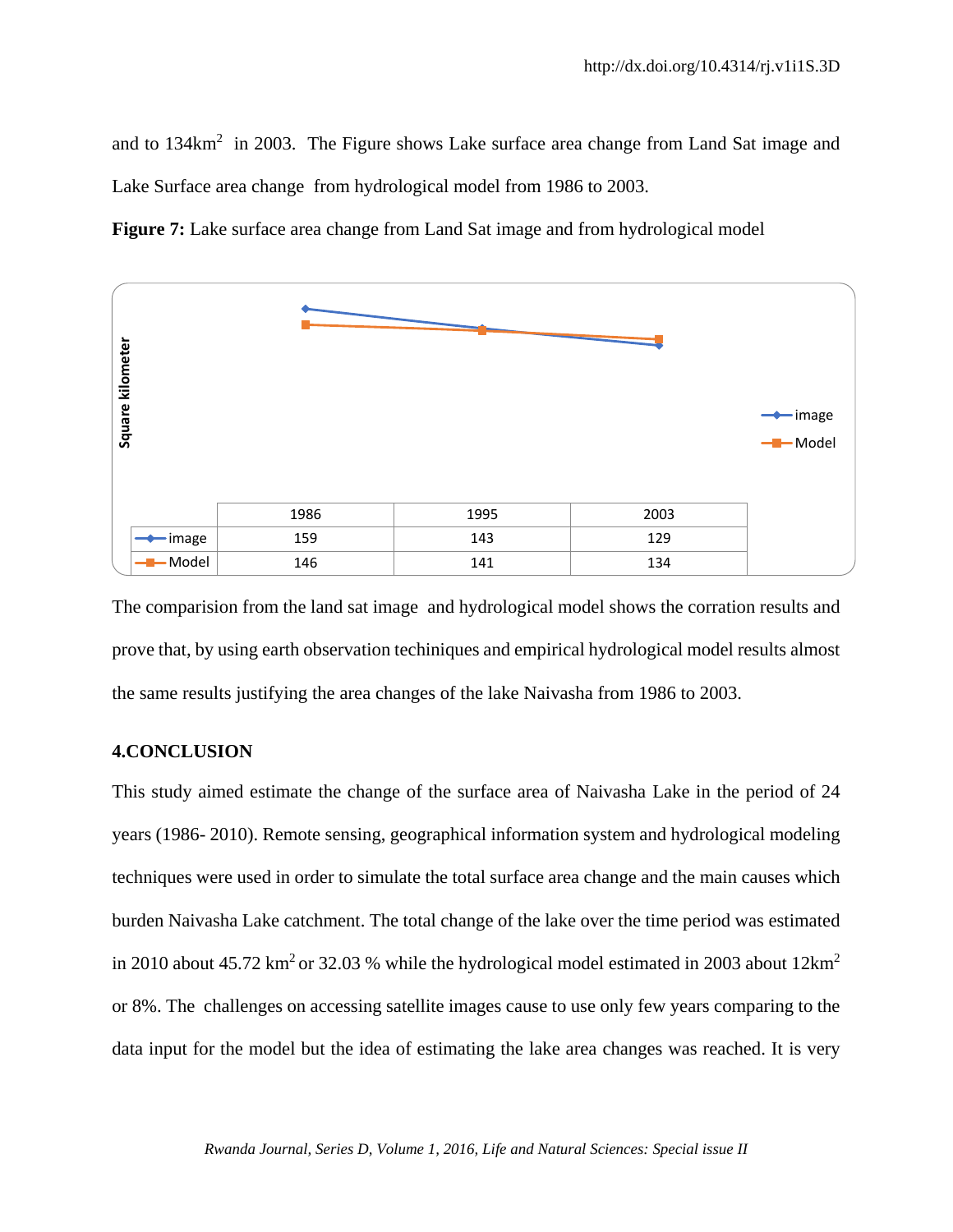likely that the lake will at risk of losing its entity near the future. The water bodies in Lake Naivasha face serious risks of pollution and nutrient enrichment, because of rapid growth of rural and urbanhuman settlements and intensive/extensive commercial andsmall scale agriculture. Rapid growth of human settlement occurs in the absence of appropriate infrastructure such as water and sanitation. Inadequate planning and development control in the watershed has exposed the area to a serious threat of environmental degradation.

Since the lake is an important source of agricultural production, tourism and electric power, which cluster mainly around the lake. About 70% of Kenyan flower export (earning

about 20 billion Kenyans Shilling in foreign exchange per year) is produced around .Lake Naivasha, while 15% of Kenyan electric power is generated from the geothermal power generation. All contribute to the Country,s GDP. The following initiatives are recommendable to policy makers and stakeholders for long-term sustainability and management of Lake Naivasha:

- To develop appropriate legal , institutional frameworks and human resources for effective and efficient the lake catchment
- To be based on Pollutant pay system and compensation in Lake Naivasha catchment services to apply payment for environmental services
- To Incorporate the enforcement in Naivasha management plan, including : land use zoning and specifications, and riparian reserve conservation.
- Lake water body and the whole catchment in the meantime monitoring using earth observation techniques with more satellits images and the lake hydrological model will be the important tools for making sustainably long term decision.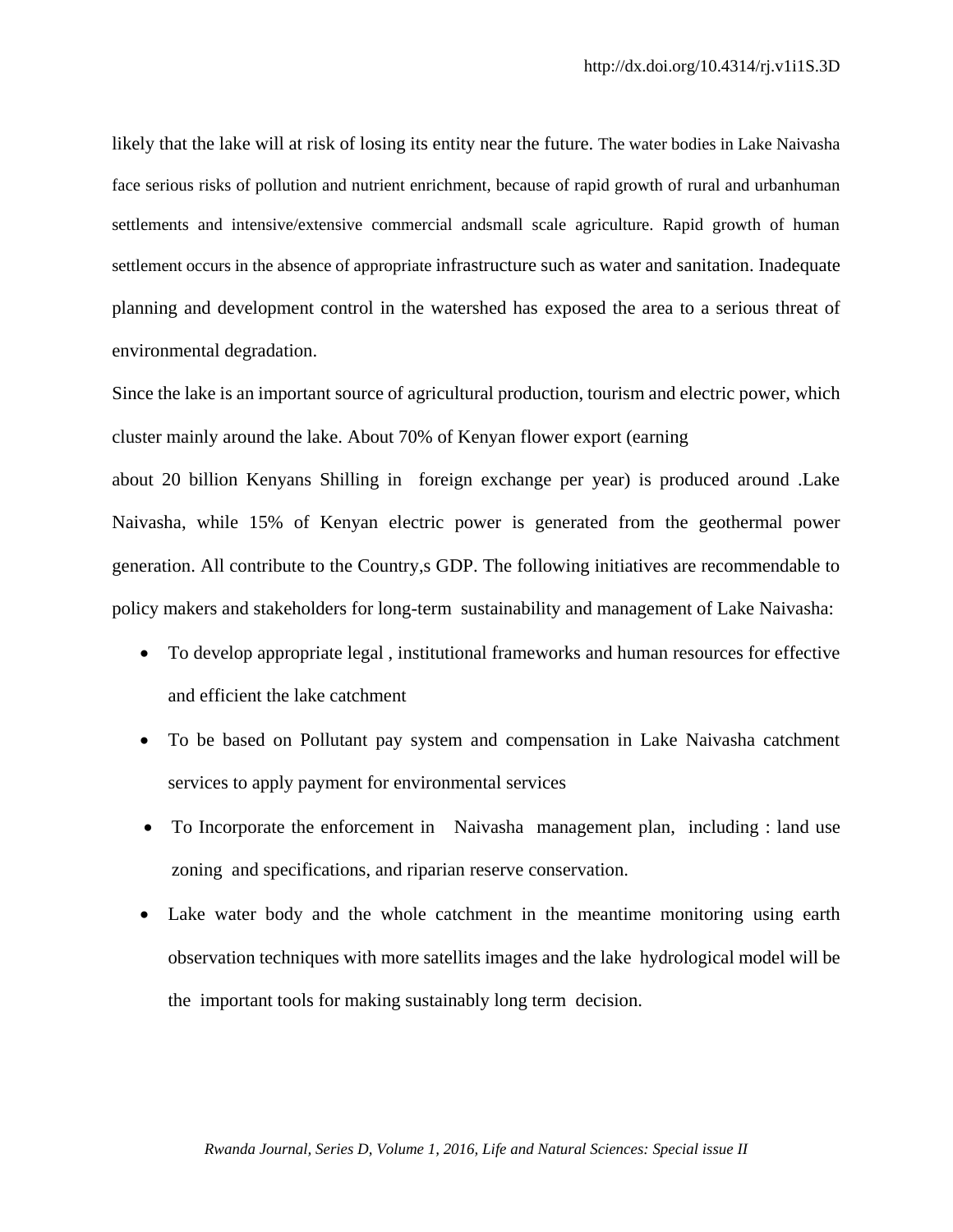### **REFERENCE**

- Abiya, I. O. (1996). Towards sustainable utilization of Lake Naivasha, Kenya. Lakes and Reservoirs: Research and Management, 2(3-4), 231-242
- Becht, R. and.Harper D.M. (2002). Towards an understanding of human impact upon the hydrology of Lake Nivasha, Kenya.http://www.imarisha.le.ac.uk/scientificpublication/agriculture-cultural-hydrology/154.
- Becht, R., Odada, E. O., & Higgins, S. (2006). Lake Naivasha: Experience and lessons learned Initiative.https://www.imarisha.le.ac.uk/scientific publication/policy/155
- Ding Y. J., Liu S. Y., Ye B. S. and Zhao L. (2006). " Climatic implications on variations of lakes in the cold and arid regions of China during the recent 50 years,", Journal of Glaciology and Geo cryology, vol. 28, no. 5, pp. 623-632.
- Gaudet, J. J., & Melack, J. M. (1981). Major ion chemistry in a tropical African lake basin. Freshwater Biology, 11, 309-333.
- Gong, P., Ledrew E.F. and Miller, J.R., 1992, Registration noise reduction in difference images for change detection. International Journal of Remote Sensing, 13, pp. 773–779
- Gong, P. and Xu, B., (2003). Remote sensing of forests over time: changes types, methods, and opportunities. In Remote Sensing of Forest Environments: Concepts and Case Studies, M. Woulder and S.E. Franklin (Eds), pp. 301–333 (Amsterdam: Kluwer Press)
- Hu, Z. G.Wang Y. T, Chi, T. H.. Liu S. H and. Bi. J. T (2007). "Monitoring lake areas based on mixed pixel decomposition combined with double-edge extraction", Remote Sensing Information, no. 3, pp. 34-38.
- Jensen, J.R. (Ed.), (2004), Introductory Digital Image Processing: A remote sensing perspective (3rd edn) (Upper Saddle River, NJ: Prentice Hall).
- Lake Naivasha, a lake in trouble, a possible solution? Avilable online : http[:www.vetiver.org/Eth workshop 09/ethoo%20](http://www.vetiver.org/Eth%20workshop%2009/ethoo) proceedings .htm (accessed on 10 October 2015)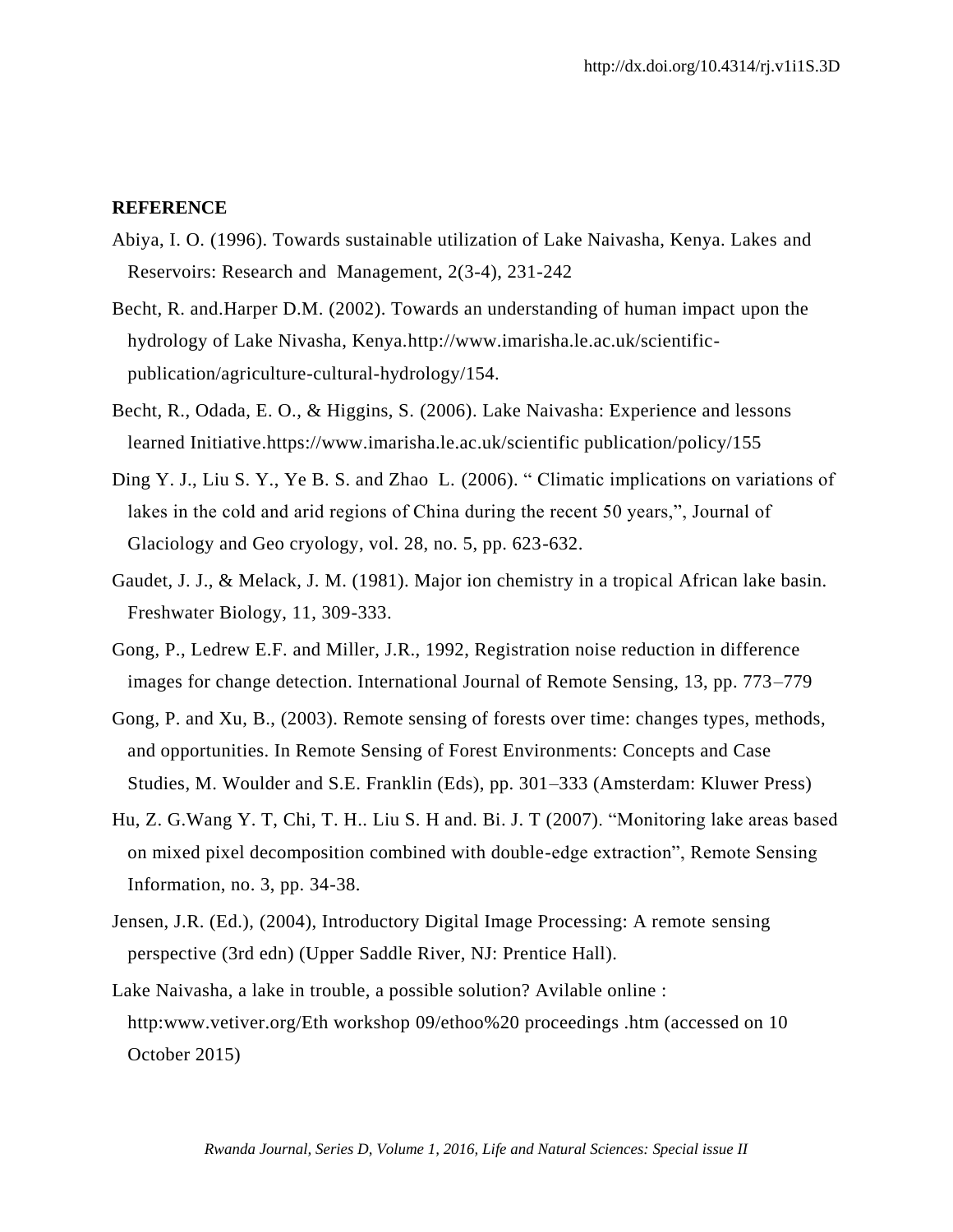- Lake Naivasha management committee (2004): Lake naivasha management plan. [http://web.ncf.ca/es202/naivasha/todays\\_challenges.html\(](http://web.ncf.ca/es202/naivasha/todays_challenges.html) accessed on 24 October 2016
- Legese R. G. (2011). Groundwater and lake water balance of lake Naivasha using 3-D transient groundwater model. University of Twente Faculty of Geo-Information and Earth Observation ITC.thesis. Enschede, The Netherlands. ftp://ftp.itc.nl/pub/naivasha/ITC/LegeseReta2011.pdf
- Lu, S.; Wu, B.; Yan, N.; Wang, H. 2011. Water body mapping method with HJ-1A/B satellite imagery.International Journal of Applied Earth Observation and Geoinformation, 13, 428–434.
- Marcus C. W., Steeves P. A., Finn J. T. (2001). Use of Thematic Mapper Imagery to Assess Water Quality, Trophic State, and Macrophyte Distributions in Massachusetts Lakes Water-Resources Investigations Report 01-4016.
- McFeeters, S.K. (2013). Using the normalized difference water index (NDWI) within a geographic information system to detect swimming pools for mosquito abatement: A practical approach. Remote Sensing, 5, 3544–3561.
- Mireri C. (2005). Challenges Facing the Conservation of Lake Naivasha, Kenya. DAAD Summer school , FWU, Vol. 3, (89-98pp) Topics of Integrated Watershed Management Proceedings.
- Musota R.. (2008). Using weap and scenrios to assess sustainability of water resources in a basin. case study for Lake Naivasha Catchment-Kenya. Master of Science in Geoinformation Science and Earth Observation, Specialisation: (Water Resources and Environmental Management, Enschede, the Netherlands, 81P.
- Verschuren D., Laird K.R., Cumming B.F., (2000). Rainfall and drought in equatorial East Africa during the past 1000 years" Nature 403: 400-414
- Water Body Extraction from Multi-Source Satellite Images. Available online:http://citeseerx.ist.psu.edu/viewdoc/download?doi=10.1.1.301.8033&rep=rep1&typ e=pdf (accessed on 10 October 2015).